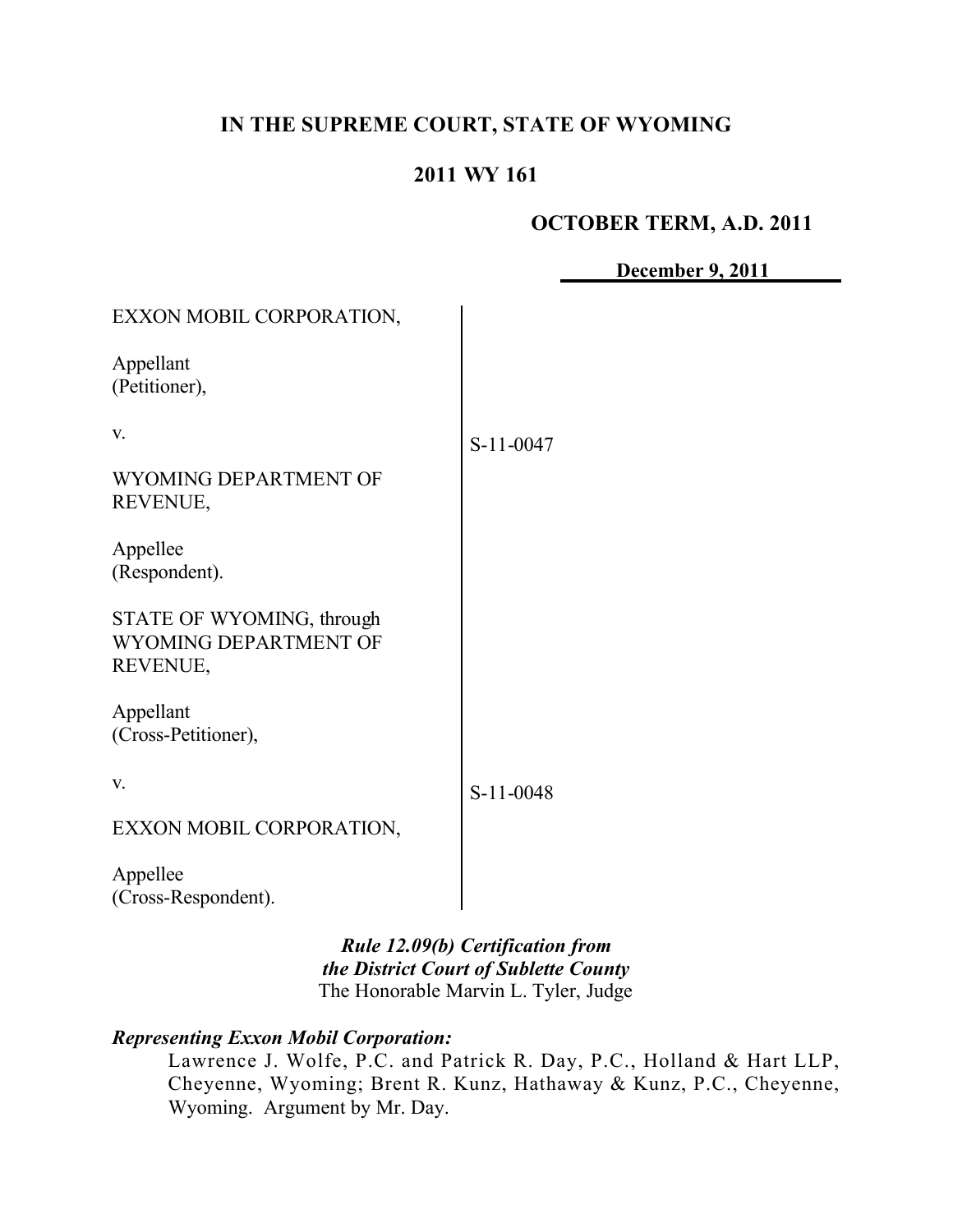## *Representing Wyoming Department of Revenue:*

Gregory A. Phillips, Wyoming Attorney General; Michael L. Hubbard, Deputy Attorney General; Martin L. Hardsocg, Senior Assistant Attorney General. Argument by Mr. Hardsocg.

**Before GOLDEN, HILL, VOIGT, and BURKE, JJ., and CRANFILL, D.J.**

**NOTICE: This opinion is subject to formal revision before publication in Pacific Reporter Third. Readers are requested to notify the Clerk of the Supreme Court, Supreme Court Building, Cheyenne, Wyoming 82002, of typographical or other formal errors so correction may be made before final publication in the permanent volume.**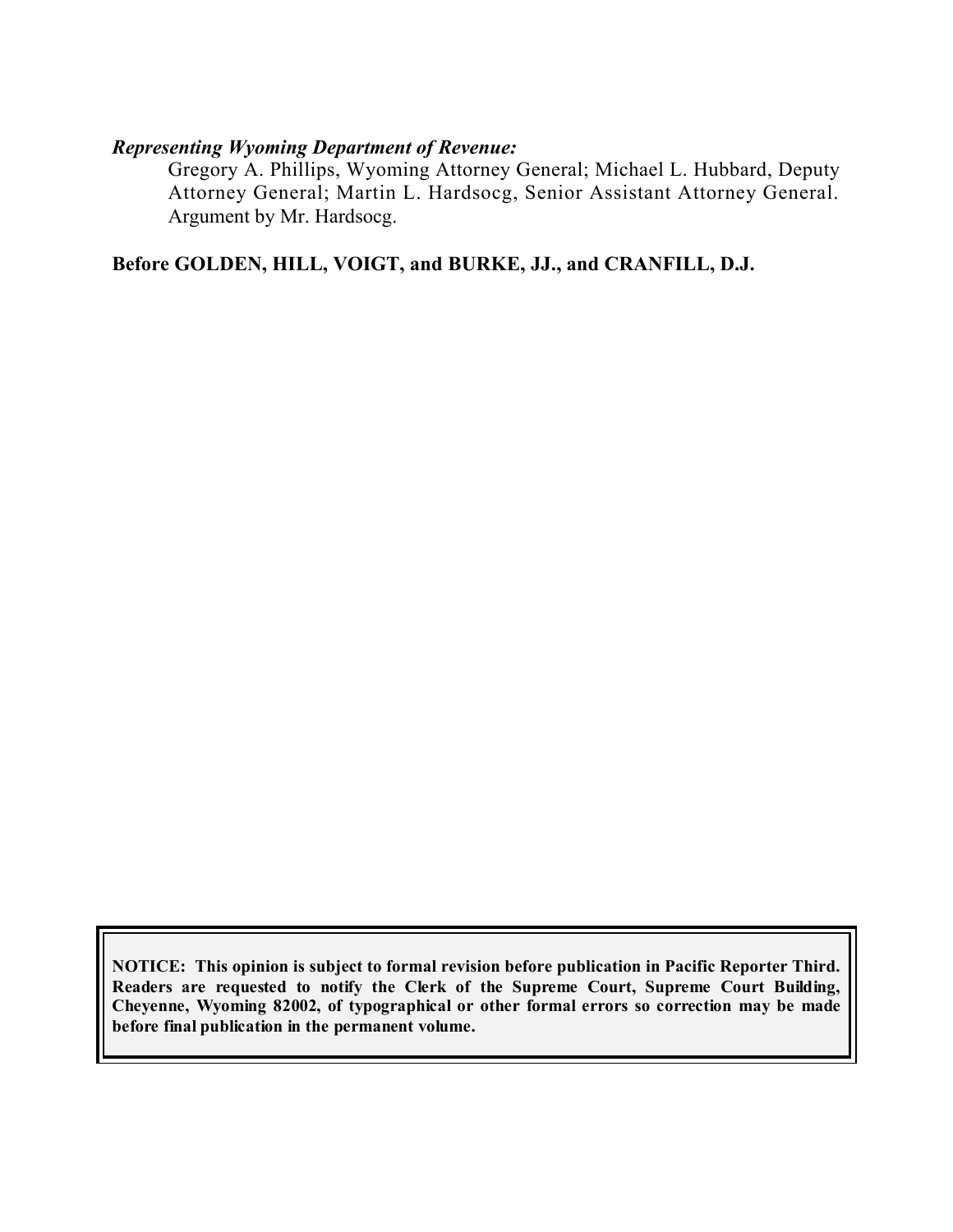### **CRANFILL, District Judge.**

[¶1] This case arrives before the Court once again from a decision rendered by the State Board of Equalization ("Board") concerning the valuation point for tax purposes of the natural gas production from the LaBarge Field in Sublette County. Previously, in *Exxon Mobil Corp. v. State of Wyo., Dep't of Revenue,* 2009 WY 139, 219 P.3d 128 (Wyo. 2009), this Court interpreted the terms "initial dehydrator" and "processing facility" and analyzed the proportionate profits valuation method. The Court, however, remanded one issue to the Board: specifically, whether the meters located at the LaBarge Field well sites were "custody transfer meters" as defined by Wyo. Stat. Ann. § 39-14-203(b)(iv)<sup>1</sup> or volume meters for Exxon's share of gas production. The Board held that the meters were not custody transfer meters for Exxon's share of gas production because Exxon did not actually transfer its gas to another entity at the meters. The Board further held that the same meters were custody transfer meters for the gas produced by two other working interest owners, Howell Petroleum Company ("Howell") and Yates Petroleum Corporation ("Yates"). Howell and Yates were not parties to the action.

[¶2] Both Exxon and the State of Wyoming, Department of Revenue ("Department") appealed the Board's decision to the district court, Exxon appealing in S-11-0047 and the Department appealing in S-11-0048. Pursuant to W.R.A.P. 12.09(b), the district court certified the cases directly to us for review. The Court consolidated the two appeals for decision. We will affirm the Board's determination that the meters were not custody transfer meters for Exxon's gas, but reverse the Board's determination that the meters were custody transfer meters for Howell's and Yates' gas.

#### *ISSUES*

[¶3] Exxon states the issues as follows:

- 1. Did the State Board of Equalization err in its application of the statutory term "custody transfer meter" to value ExxonMobil's natural gas production?
- 2. Did the State Board of Equalization err when it held that working interest owners Howell and Yates deliver their

<sup>&</sup>lt;sup>1</sup> Wyo. Stat. Ann. § 39-14-203(b)(iv) provides the basis for severance tax levied on natural gas production. The statute states "[t]he production process for natural gas is completed after extracting from the well, gathering, separating, injecting and any other activity which occurs before the outlet of the initial dehydrator. When no dehydration is performed, other than within a processing facility, the production process is completed at the inlet to the initial transportation related compressor, custody transfer meter or processing facility, whichever comes first."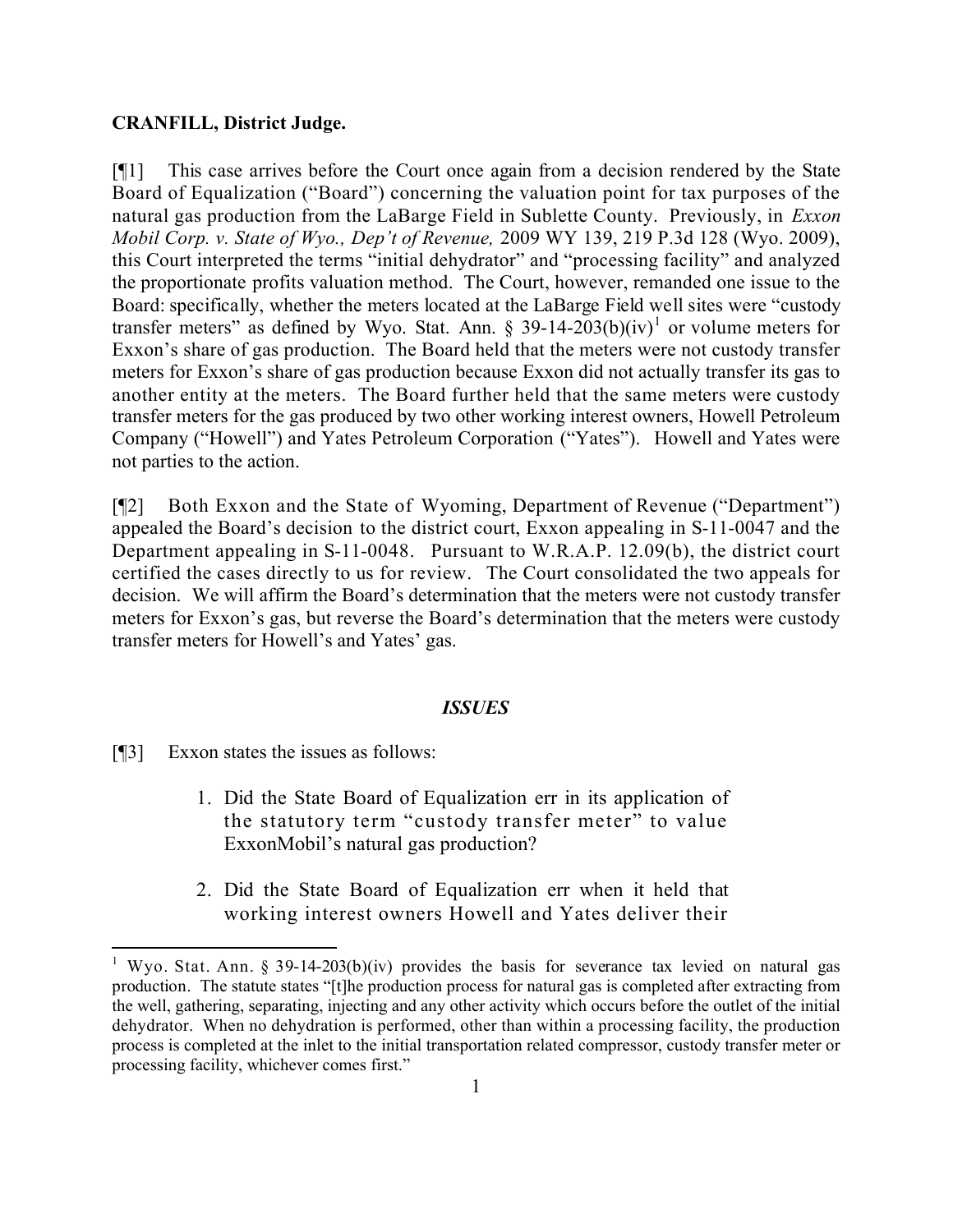LaBarge natural gas stream to ExxonMobil through "custody transfer meters" at the wells, as that term is used in Wyo. Stat.  $§$  39-14-203(b)(iv)?

The Department identifies similar issues, albeit phrased differently:

- 1. Did the State Board have authority to rule on the point of valuation for natural gas owned by two entities, not parties to the State Board's proceedings - Howell Petroleum Corporation and Yates Petroleum Corporation (and their successors)?
- 2. If so, did the State Board correctly determine that the allocation meters were "custody transfer meters" for Howell Petroleum Corporation's and Yates Petroleum Corporation's 2005 gas production?
- 3. Did the State Board of Equalization correctly determine that because Exxon Mobil Corporation did not transfer custody or control of its LaBarge gas production at well site meters, the meters were not "custody transfer meters" for determining the taxable point of valuation for Exxon's gas production in accordance with WYO. STAT. ANN. § 39-14-203(b)(iv)?
- 4. Because it was admitted that Exxon Mobil Corporation did not transfer its LaBarge gas at the meters in question, did the State Board of Equalization correctly reject Exxon's attempt to adopt, for its own gas, the point of valuation it imputed to another taxpayer's gas interest?

### *FACTS*

[¶4] The facts in this case are essentially undisputed. This Court will therefore rely largely on paraphrases of and quotations from the Board's Findings of Fact. The Court commends the Board for providing a comprehensive and detailed factual background.

[¶5] Exxon operates three federal natural gas units, Fogarty Creek Unit, Lake Ridge Unit and Graphite Unit. These units constitute the LaBarge Field in the Bridger-Teton National Forest in Sublette County, Wyoming. Exxon is the sole lessee of the federal leases in the Lake Ridge and Graphite Units and therefore owns all of the unitized substances in these units. There are, however, other leaseholders in the Fogarty Creek Unit. Specifically,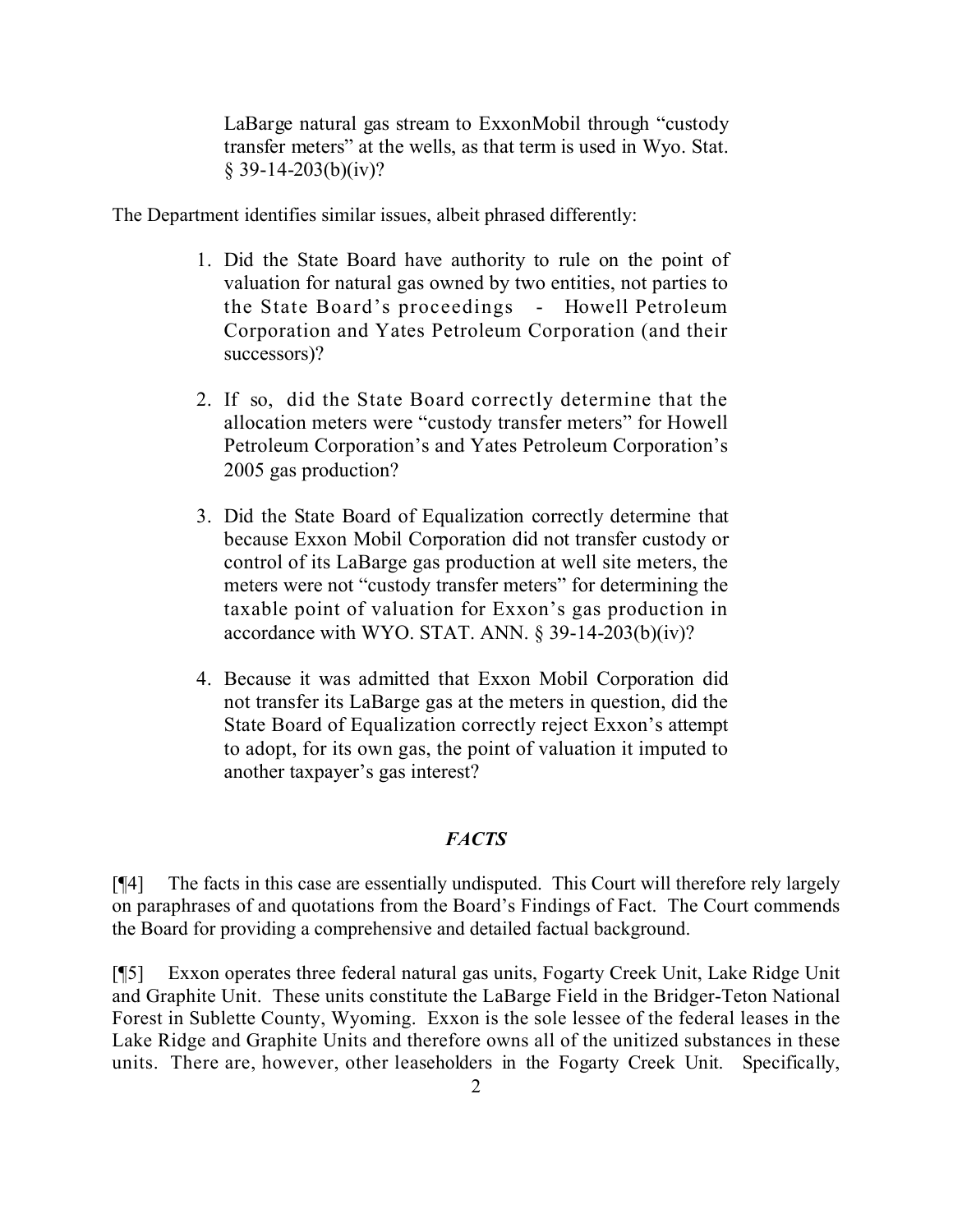Howell and Yates, or their successors in interest,<sup>2</sup> own seven percent (7%) of all unitized substances in the Fogarty Creek Unit. Howell's and Yates' seven percent (7%) interest in the Fogarty Creek Unit accounts for five percent (5%) of total production from all three units combined.

[¶6] Exxon produces LaBarge sour gas from eighteen (18) wells. Each well site has a "well building" that contains equipment to assist in production and movement of the gas from the wellhead downstream. Near the wellheads are meters that measure gas volumes.

[¶7] Each unit is governed by a unit operating agreement which identifies the "operator" for all production within the unit, and defines how each unit will be developed. Exxon is the operator for all three units. The unit operating agreement designates the rights and responsibilities of the unit operator and working interest owners. The unit operating agreement for the Fogarty Creek Unit requires Howell and Yates to either take their gas in kind or separately dispose of it. The agreement further states that should Howell or Yates not take their gas in kind or separately dispose of it their gas will be "banked." In other words, Howell's and Yates' respective shares of gas are left in the ground and one-hundred percent (100%) of production is attributed to Exxon until Howell and Yates can take their gas in kind or separately dispose of it through a processing agreement or otherwise.

[¶8] Further downstream from the units is the Shute Creek processing facility, which was first constructed in 1984. At the time the Shute Creek plant was constructed, Exxon offered Howell and Yates the opportunity to acquire ownership interest in the plant. Howell and Yates declined to exercise any ownership interest in the facilities constructed downstream of the LaBarge Field. However, because Howell's and Yates' shares of the gas would have to be processed at the Shute Creek facility the parties attempted to negotiate a processing agreement for Howell's and Yates' share of the gas. After negotiations reached an impasse, Howell and Yates filed an antitrust lawsuit against Exxon.

[¶9] The antitrust litigation was resolved by the parties negotiating a complex processing agreement, referred to as the "Howell and Yates Agreements." The basic term of the agreement was that Exxon would process Howell's and Yates' share of gas from the Fogarty Creek Unit in exchange for Howell and Yates paying Exxon a fee equal to sixty-five percent (65%) of the gross revenues received from the sale of their shares of production.

[¶10] Exxon exclusively owns all facilities downstream of the wing valve on the wellhead including the gathering lines, manifolds, Black Canyon facility, the pipeline from Black Canyon to Shute Creek, and Shute Creek. All the cost for facilities after the wing valve are incurred by Exxon, which is compensated for the costs of owning and operating these

 $\overline{a}$ <sup>2</sup> For simplicity the Court will refer to Howell and Yates and their successors in interest as "Howell and Yates" for the remainder of this decision.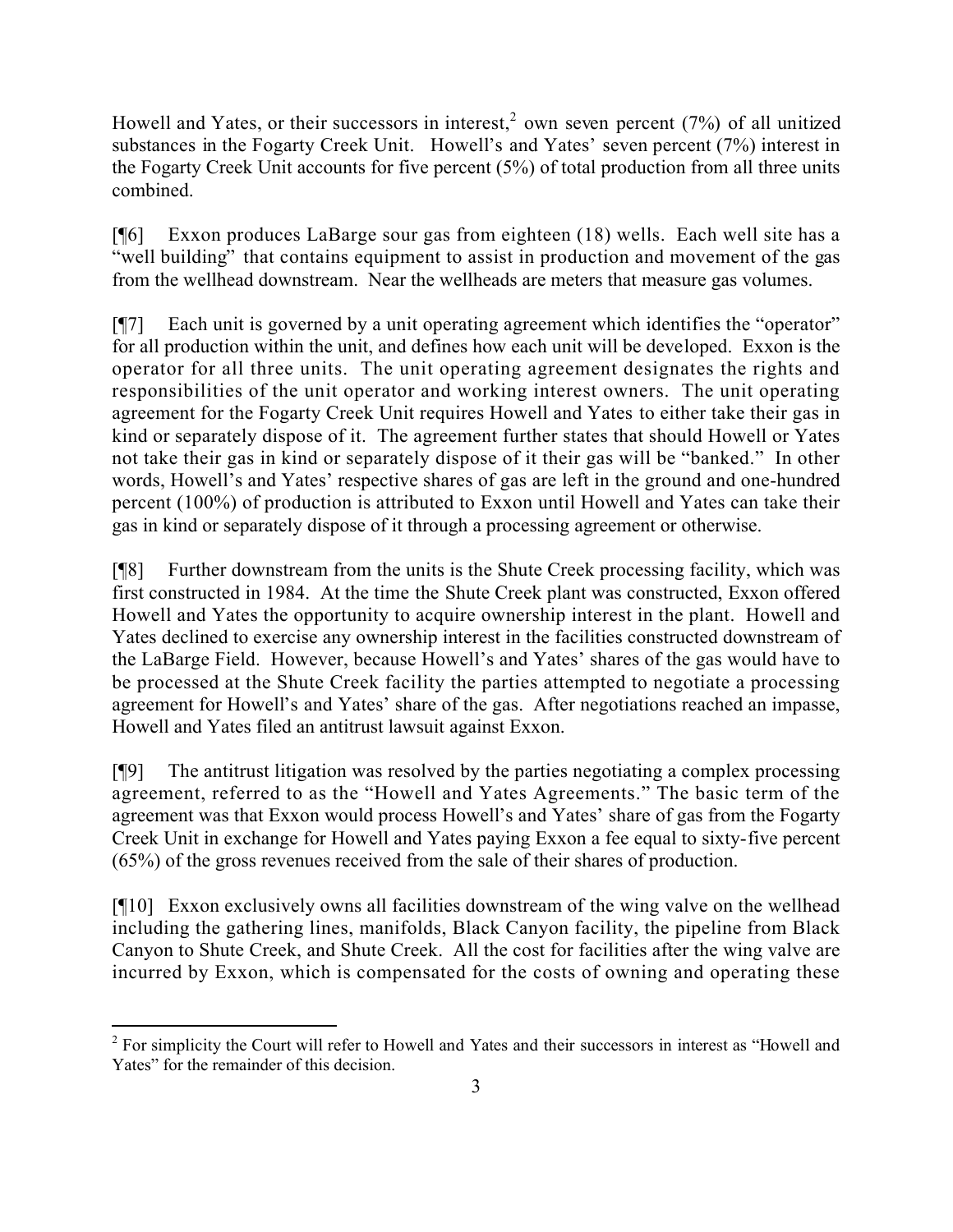facilities for the benefit of the other working interests owners by the terms of the Howell and Yates Agreements.

[¶11] Article 7.1 of the Howell and Yates Agreements provides that possession, custody and control of Howell's and Yates' gas is transferred to Exxon for processing immediately downstream of the wing valve on the wells, as measured by the meters located at each well. Accordingly, Exxon takes custody of, but not title to, the raw gas at the wing valve and meters. Title to the gas remains with the working interest owner, however.

[ $[$ [12] Each Fogarty Creek Unit well has multiple "working interest" owners.<sup>3</sup> Despite the fact that Fogarty Creek is unitized, each well has a slightly different working interest ownership because of the parties who are "nonconsents,"<sup>4</sup> and because the wells were originally drilled in a manner inconsistent with the federal unit drilling blocks. Exxon must therefore perform an exact accounting for each Fogarty Creek well separately to determine what percentage ownership in each well is attributable to Exxon and the other working interest owners. The meters at the wells are used to measure this production and to properly account for the working interest and royalty ownership of the gas. Although Exxon owns the entire working interest in the Lake Ridge and Graphite Units, each well must be individually metered since the gas from all three units is combined for processing through common facilities downstream. The total production for the LaBarge Field is allocated to working interest owners based on each individual well. In order to properly calculate one working interest owner's share of production in a Fogarty Creek well, Exxon must know the amount of production of all the LaBarge Field wells. The Bureau of Land Management Minerals Management Service ("MMS") also requires individual meters at each well in all of the LaBarge Field units.

[¶13] The matters giving rise to the instant litigation commenced in 2006 when Exxon filed its annual gross products return with the Department reporting its 2005 natural gas production from the LaBarge Field. The Department declined to accept Exxon's reported values for the 2005 LaBarge Field production. Disputes concerning the taxation of LaBarge Field gas were previously addressed by this Court in *RME Petroleum Co. v. Wyo. Dep't of Revenue*, 2007 WY 16, 150 P.3d 673 (Wyo. 2007); *Wyo. Dep't of Revenue v. Exxon Mobil Corp*., 2007 WY 112, 162 P.3d 515 (Wyo. 2007); and *Exxon*, 2009 WY 139, 219 P.3d 128. In the most recent opinion, the Court remanded one issue to the Board "to determine the correct point of valuation in accordance with this opinion" in the context of whether the

 $3\,$  A "working interest" is the "interest granted under an oil and gas lease, giving the lessee the right to work on the leased property to search for, develop and produce oil and gas and the obligation to pay all costs of production." Wyo. Stat. Ann. § 30-5-304 (a)(viii)*.*

<sup>&</sup>lt;sup>4.</sup> Nonconsents" are working interest owners who do not participate in the cost of drilling the well. Ordinarily, "nonconsent" owners cannot receive any proceeds from the well until the working interest owners have been compensated for the cost of drilling plus a penalty. *State Board of Equalization Findings of Fact*, ¶¶ 2, 18. *See also,* Wyo. Stat. Ann. § 30-5-109 (g)*.*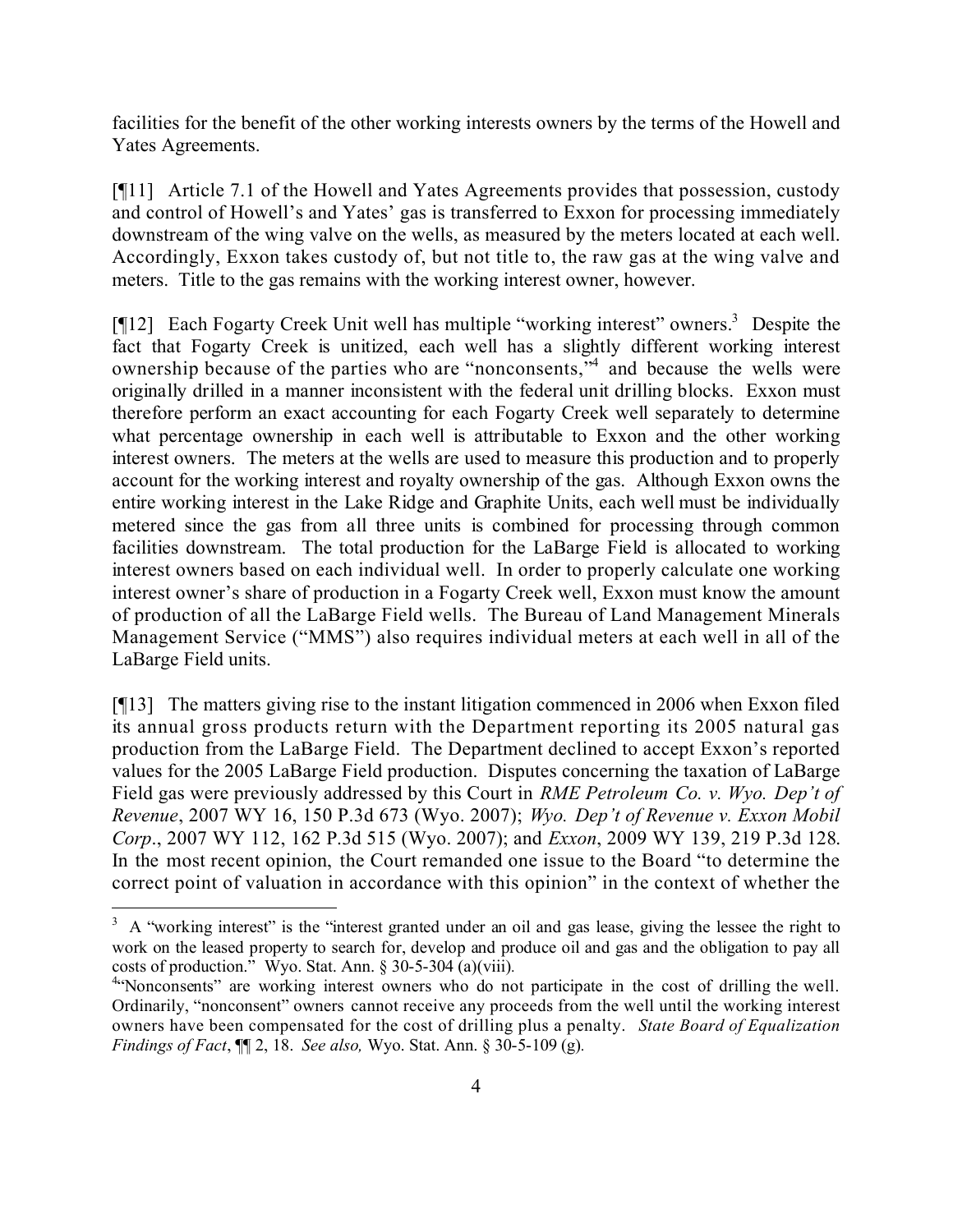meters at the wells were custody transfer or volume meters. *Exxon*, ¶ 52, 219 P.3d at 143. Exxon argued that the meters at the wells were custody transfer meters, and hence the correct point of valuation for its share of gas. Conversely, the Department argued the meters were not custody transfer meters and that the statutory point of valuation for tax purposes for all gas produced in the LaBarge field is the inlet of Black Canyon. The Board determined that the meters were not custody transfer meters for gas owned by Exxon because Exxon did not actually transfer control or charge its gas to another entity at the meters. However, the Board determined that the same meters were custody transfer meters for gas owned by Howell and Yates because pursuant to the Howell and Yates Agreements responsibility for the working interest owners' gas is transferred to Exxon at the meters.

#### *STANDARD OF REVIEW*

[¶14] Our review of an administrative agency's decision is governed by the Wyoming Administrative Procedure Act, which, in pertinent part, provides that the reviewing court shall:

> (ii) Hold unlawful and set aside agency action, findings and conclusions found to be:

> (A) Arbitrary, capricious, an abuse of discretion or otherwise not in accordance with law;

> (B) Contrary to constitutional right, power, privilege or immunity;

> (C) In excess of statutory jurisdiction, authority or limitations or lacking statutory right;

> (D) Without observance of procedure required by law; or

> (E) Unsupported by substantial evidence in a case reviewed on the record of an agency hearing provided by statute.

Wyo. Stat. Ann. § 16-3-114(c)(ii).

[¶15] We affirm an agency's findings of fact if they are supported by substantial evidence. *Dale v. S & S Builders, LLC*, 2008 WY 84, ¶ 22, 188 P.3d 554, 561 (Wyo. 2008). We review an agency's conclusion of law *de novo*. *Id*., ¶ 26, 188 P.3d at 561. To summarize, administrative agency action must be set aside only when the agency has:

> (1) acted arbitrarily; (2) acted capriciously; (3) acted contrary to law; (4) abused its discretion; (5) violated a constitution; (6) acted beyond its statutory authority; (7) failed to observe legally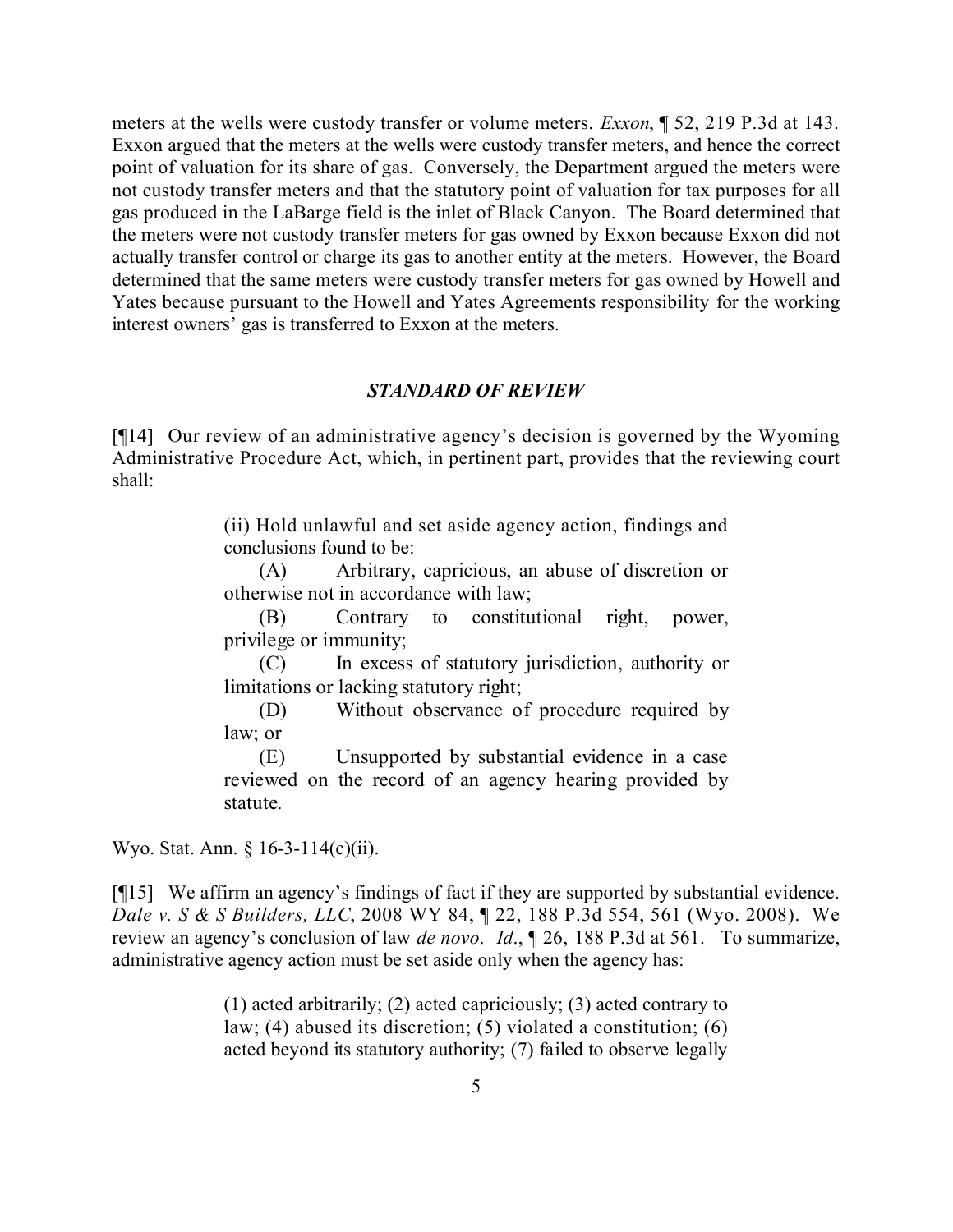required procedures; or (8) made findings or reached conclusions unsupported by substantial evidence.

*Northfork Citizens For Responsible Dev. v. Bd. of County Comm'rs of Park County*, 2010 WY 41, ¶ 17, 228 P.3d 838, 845 (Wyo. 2010).

### *DISCUSSION*

### **I. Exxon's Point of Valuation - Are the meters custody transfer meters for Exxon's share of gas?**

[¶16] When this case was most recently before the Court we remanded one issue to the Board to determine the proper tax valuation point for Exxon's LaBarge Field gas. The Court summarized and remanded with the following directive:

> ExxonMobil urges us to choose among these three options [for its tax valuation point].<sup>5</sup> [Exxon] asserts that there is a custody transfer meter located at each wellhead, so the proper point of valuation is at the inlet to these custody transfer meters. The record before us, however, does not establish with sufficient certainty whether these meters are custody transfer meters or volume meters. If they are volume meters, they are not the proper points of valuation. *See Amoco Prod. Co*., ¶ 31, 94 P.3d at 443. We are unable to resolve this issue based on the record before us, and will remand this case to the Board to determine the correct point of valuation in accordance with this opinion.

*Exxon*, **[52, 219 P.3d at 143-144 (footnote added.)** 

 $\overline{a}$ 

[¶17] This Court has previously interpreted the term "custody transfer meter," as found in Wyo. Stat. Ann. § 39-14-203(b)(iv), in *Amoco Prod. Co. v. Dep't of Revenue*, 2004 WY 89, ¶¶ 34-35, 94 P.3d 430, 444 (Wyo. 2004). The Court interpreted each of the three words within the phrase "custody transfer meter" in arriving at a comprehensive definition.

> "Custody" is defined as "immediate charge and control . . . exercised by a person or an authority; *also*: safekeeping."

<sup>&</sup>lt;sup>5</sup>The three options referenced are the three places in the production process (the inlet to the initial transportation related compressor, the custody transfer meter or processing facility) upon which the production of natural gas can be considered complete when no dehydration is performed. These three options are listed in the second sentence of Wyo. Stat. Ann. § 39-14-203(b)(iv), which directs production is deemed complete at the first of the three places to occur.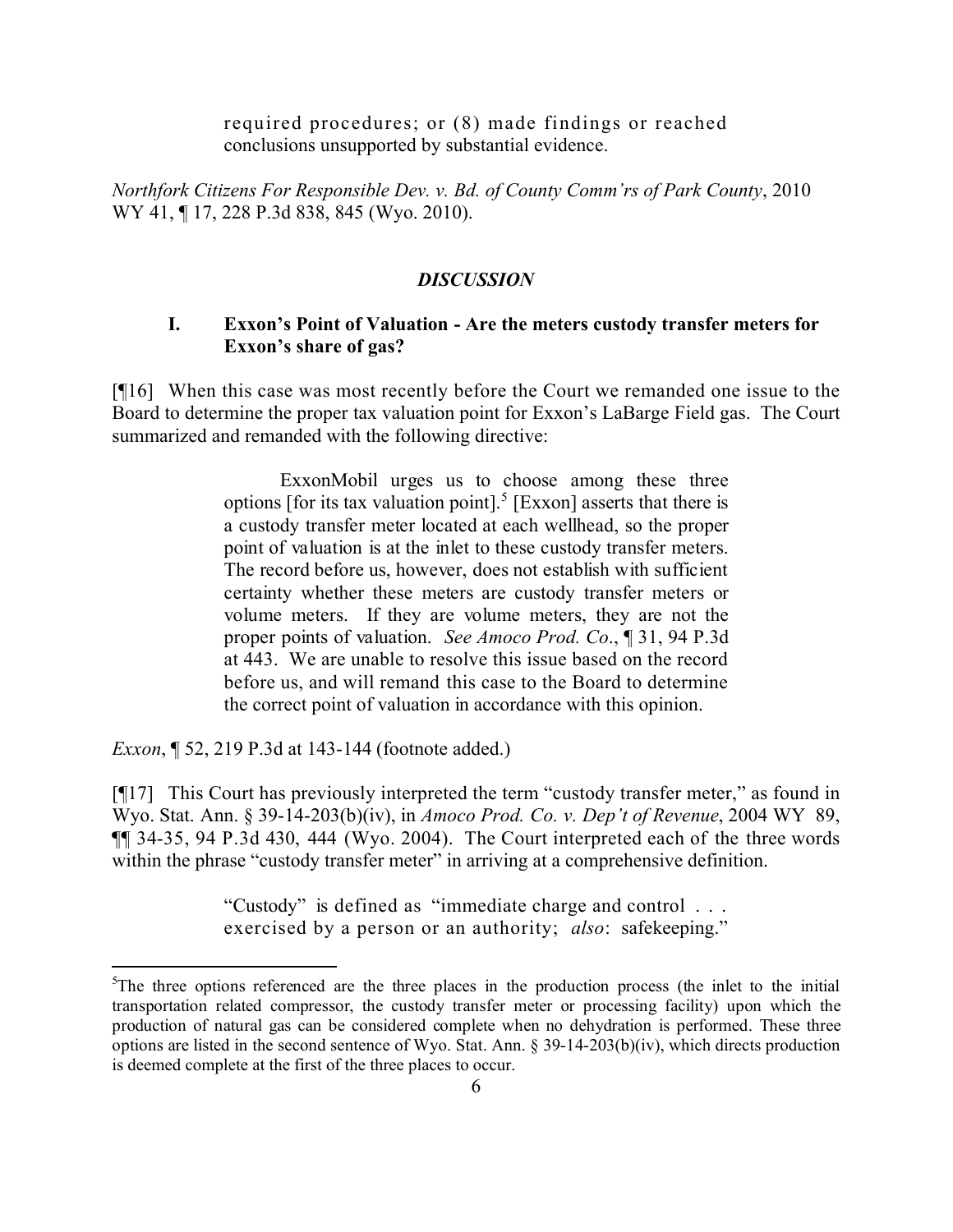Merriam-Webster's Collegiate Dictionary 285 (10th ed. 2000). "Transfer" is defined as "to convey from one person, place, or situation to another: transport" or "to cause to pass from one to another: transmit" or "to make over the possession or control of: convey." *Id.* at 1249. "Meter" is defined as "one that measures; esp: an official measurer of commodities." *Id*. at 729. Construing the words in the context of valuing gas, *a custody transfer meter is an official measurer of gas as it passes from one entity to another for the other's immediate charge or control*.

*Id.*, ¶ 35, 94 P.3d at 444 (emphasis added).

[¶18] With this definition in mind the Board in this case concluded that the meters at the wellheads were not "custody transfer meters" for Exxon's share of gas production:

> 87. . . . [T]he meters in question . . . are not under the definition set out by the Wyoming Supreme Court in *Amoco*, custody transfer meters with regard to raw gas production owned by Exxon Mobil.

> 88. Exxon Mobil is the sole leaseholder – working interest owner – in both the Lake Ridge and Graphite Units. It is therefore the only "entity" entitled to the raw gas produced in those Units, thus such gas can not (sic), in any legal senses (sic), pass "from one entity to another for the other's immediate charge or control."

> 89. The same conclusion applies for the raw gas produced from the Fogarty Creek Unit to which Exxon is entitled. That gas as well does not pass, in fact, cannot pass, from one entity to another at the wing valves as Exxon Mobil is the only entity entitled thereto.

(internal citations omitted).

[¶19] Exxon argues that the Board's determination that the meters were not custody transfer meters was erroneous because an "implied" transfer of the gas it owns takes place at the meters at the wells. In support of this argument Exxon emphasizes the fact that the Board found that the meters were custody transfer meters for Howell's and Yates' share of gas and that the meters were therefore the proper valuation point. Accordingly, Exxon argues that its share of the gas, part of a common gas stream along with Howell's and Yates' gas, must have the same uniform point of valuation.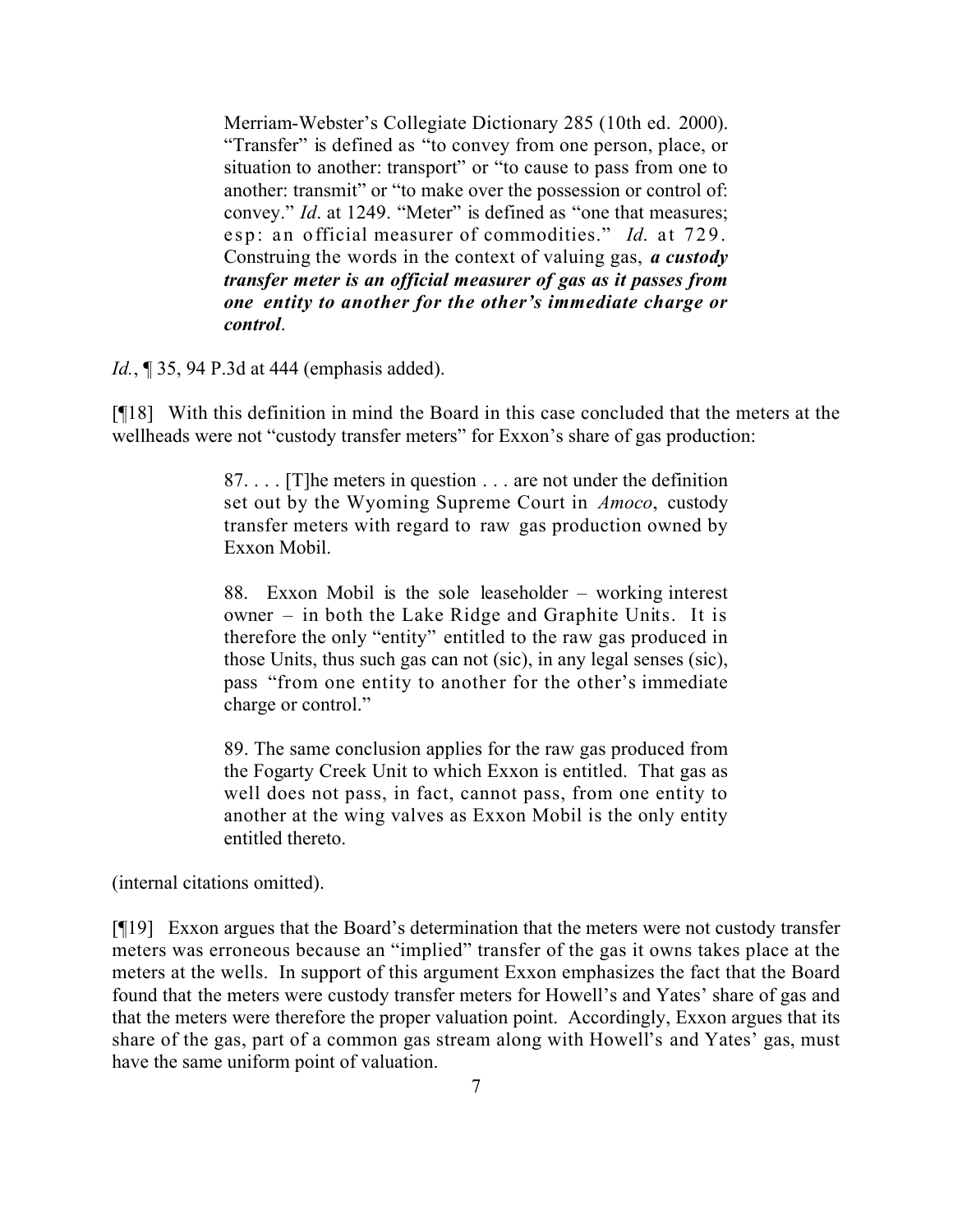[¶20] The Court is not persuaded by Exxon's argument for two reasons. First, a ruling in favor of Exxon would require this Court to modify the *Amoco* definition of a custody transfer meter. The Court declines to do so at this time. "[A] custody transfer meter is an official measurer of gas as it passes from one entity to another for the other's immediate charge or control." *Amoco*, ¶ 35, 94 P.3d at 444.<sup>6</sup> Here, Exxon has custody of the gas both prior to and after the gas passes through the meters at the wells. Therefore, the requirement that the gas pass from "one entity to another" at the meter cannot be satisfied. If the current definition of a "custody transfer meter" were to be modified so as to exclude the one entity to another requirement or to specifically incorporate an implied transfer scenario such as the one at bar, the Court believes the Legislature, rather than this Court, is the appropriate body to make this determination.

[¶21] Second, as discussed infra, Howell's and Yates' share of the gas and its valuation point were not issues properly before the Board. Consequently, Exxon's reliance on the Board's rulings as to Howell's and Yates' share of gas is unconvincing.

[¶22] The Board's determination that the meters in question were not custody transfer meters for Exxon's share of the gas harmonizes with precedent and definitions established in the *Amoco* decision. Thus, the Court finds that the Board's determination on this issue is supported by substantial evidence, is not arbitrary or capricious and comports with law.

## **II. Howell's and Yates' Point of Valuation - Did the Board have the authority to make this determination?**

[¶23] The final issue is whether it was proper for the Board to determine the meters at the wells were "custody transfer meters" for Howell's and Yates' share of gas production in the LaBarge Field.

[¶24] Courts must have jurisdiction to hear cases. *See, e.g*., Wyo. Const. art. 5, §§ 2 - 3, 10; Wyo. Stat. Ann. § 5-1-107; Wyo. Stat. Ann. § 5-6-102; Wyo. Stat. Ann. §§ 5-9-128 – 130. Like courts, administrative agencies must have jurisdiction before they can hear a case. *Diamond B Servs., Inc. v. Rohde*, 2005 WY 130, ¶¶ 13-14, 120 P.3d 1031, 1038 (Wyo. 2005); *Amoco Prod. Co. v. Wyo. State Bd. of Equalization*, 7 P.3d 900, 904 (Wyo. 2000). Whether a court or agency has jurisdiction to decide a particular matter is a question of law, subject to *de novo* review. *Dir. of the Office of State Lands & Invs., Bd. of Land Comm'rs v. Merbanco, Inc*., 2003 WY 73, ¶ 7, 70 P.3d 241, 246 (Wyo. 2003).

<sup>&</sup>lt;sup>6</sup> The Court notes that *Amoco* was decided in 2004. The controversy currently before the Court involves gas produced in 2005. Exxon was therefore on notice of the *Amoco* decision and associated definition of a "custody transfer meter."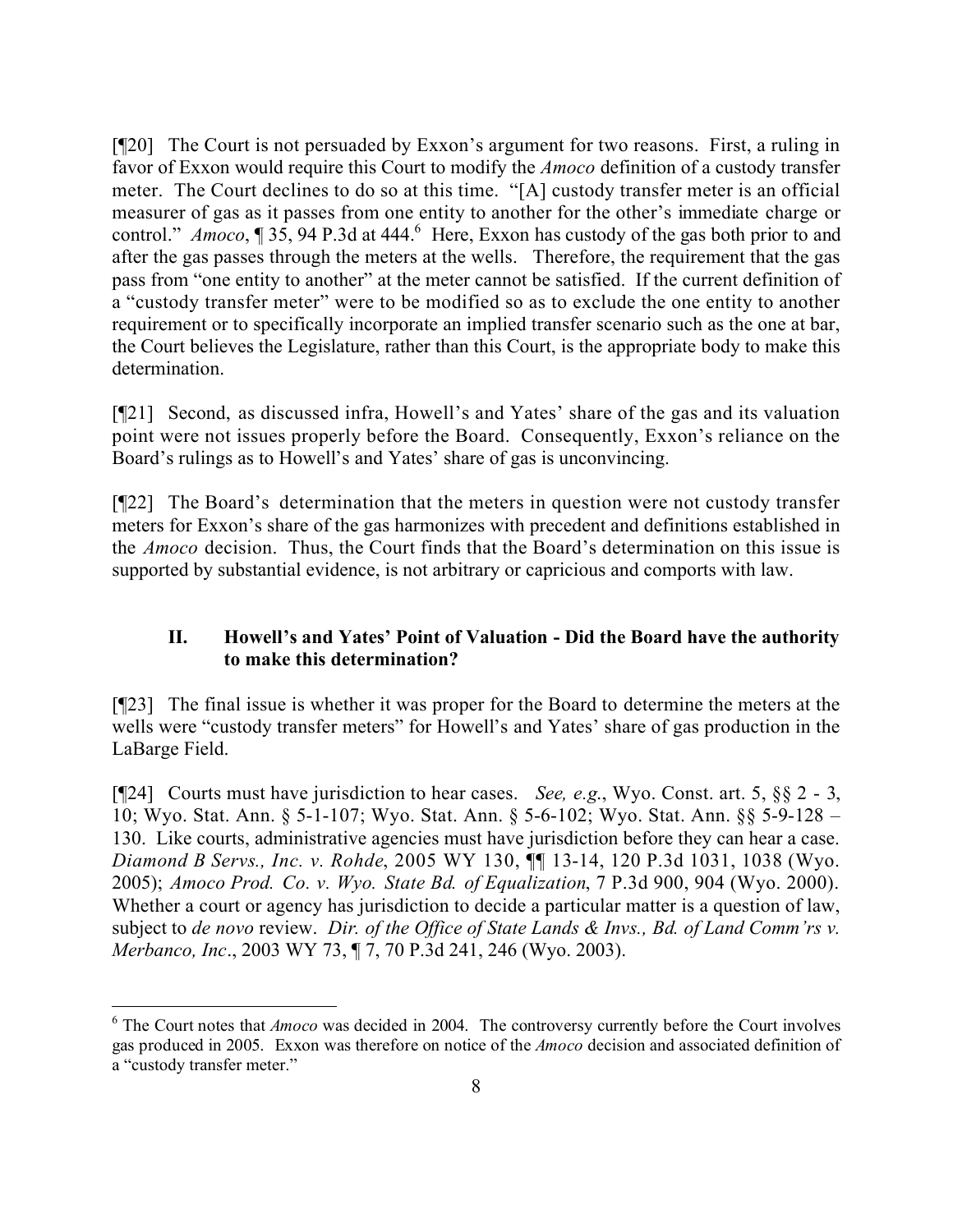An administrative agency is limited in authority to powers legislatively delegated. Administrative agencies are creatures of statute and their power is dependent upon statutes, so that they must find within the statute warrant for the exercise of any authority which they claim.

*Amoco Prod. Co. v. Wyo. State Bd. of Equalization,* 12 P.3d 668, 673 (Wyo. 2000) (citations omitted).

[¶25] As stated above, administrative agencies derive their jurisdiction and authority via statute. The Wyoming Constitution defines the State Board of Equalization's duties as "equaliz[ing] the valuation on all property in the several counties and other such duties as may be prescribed by law." Wyo. Const. art. 15, § 10. The Board is also charged with "hear[ing] appeals from county boards of equalization and review[ing] final decisions of the department upon application of any interested person adversely affected[.]" Wyo. Stat. Ann. § 39-11-102.1(c). Any person aggrieved by a Department of Revenue determination may appeal to the Board. Wyo. Stat. Ann. § 39-14-209(b)(i). This would specifically include a taxpayer who feels aggrieved by the valuation of natural gas production and the accompanying severance tax levied by the Department, as is the case here. Wyo. Stat. Ann.  $\S$  39-14-209(b)(iv), (vi). In short, the Board has the authority to hear appeals from any *interested person(s) adversely affected by final Department determinations.*

[¶26] The Wyoming Supreme Court has discussed the meaning of an adversely affected person:<sup>7</sup>

> An aggrieved or adversely affected person is one who has a legally recognizable interest in that which will be affected by the action. A potential litigant must show injury or potential injury by alleging a perceptible, rather than a speculative, harm resulting from the agency action. The interest which will sustain a right to appeal must generally be substantial, immediate, and pecuniary. A future, contingent, or merely speculative interest is ordinarily not sufficient.

*Northfork Citizens,* ¶ 9, 189 P.3d at 262 (Wyo. 2008) (citations omitted).

 $\overline{a}$ 

[¶27] The Court finds that Howell and Yates were not "interested person[s] adversely affected" or "aggrieved person[s]" because they, unlike Exxon, did not appeal the Department's valuation and assessment of taxes on the gas they produced from the LaBarge

 $<sup>7</sup>$  Under the Wyoming Administrative Procedure Act the definition of a "person" who may seek judicial</sup> review includes: individuals, partnerships, corporations and government subdivisions. Wyo. Stat. Ann. §  $16-3-101(b)(vii)$ .